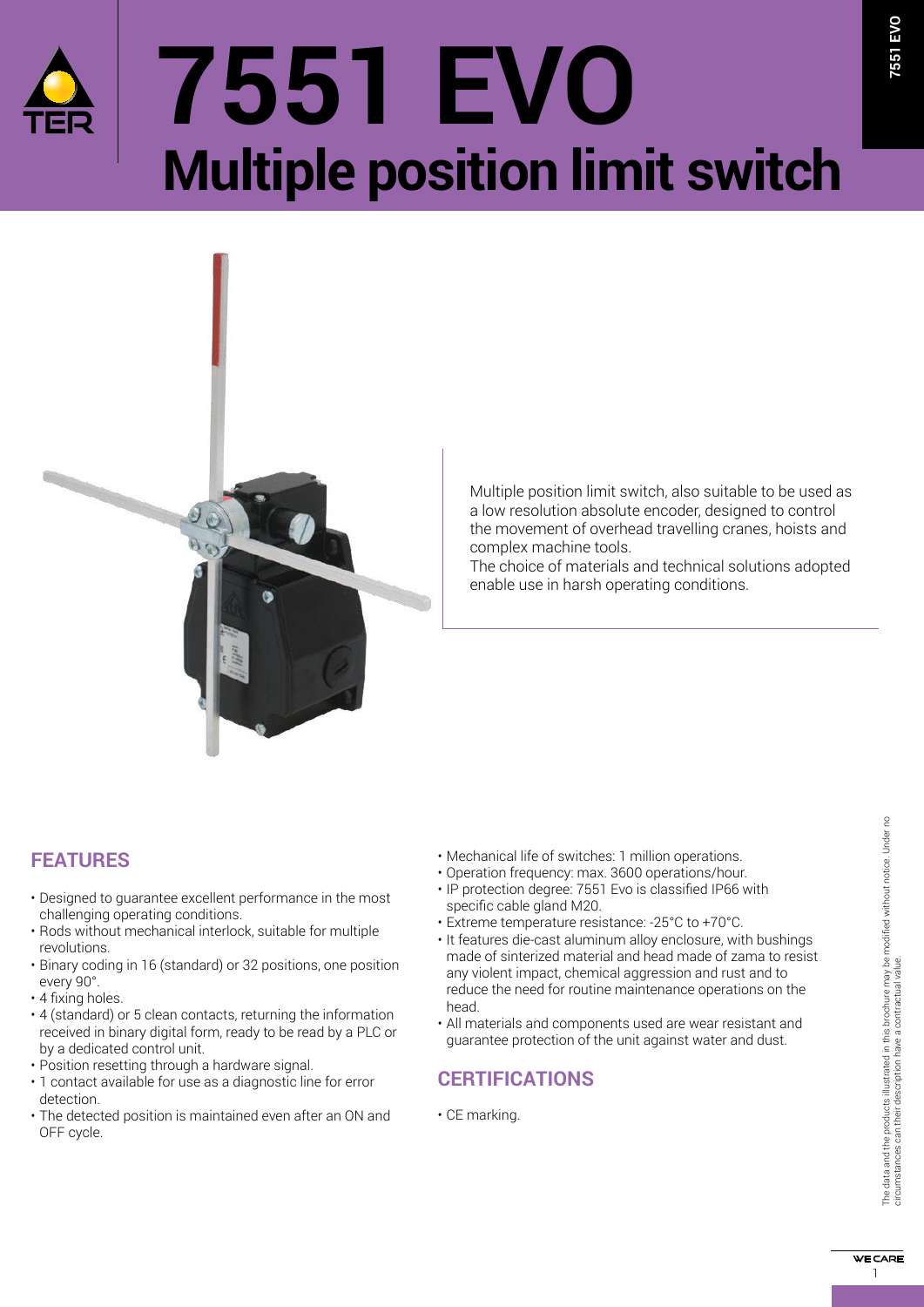**7551 EVO 7551 EVO**

#### **INTERNAL VIEW**



### **CERTIFICATIONS**

|                                           | 2014/30/UE Electromagnetic Compatibility (EMC) Directive                                                                                                                                                                                                              |
|-------------------------------------------|-----------------------------------------------------------------------------------------------------------------------------------------------------------------------------------------------------------------------------------------------------------------------|
| <b>Conformity to Community Directives</b> | 2006/42/CE Machinery Directive                                                                                                                                                                                                                                        |
|                                           | 2014/35/UE Low Voltage Directive (LVD)                                                                                                                                                                                                                                |
| <b>Conformity to CE Standards</b>         | EN 60204-1 Safety of machinery - Electrical equipment of machines                                                                                                                                                                                                     |
|                                           | EN 60204-32 Safety of machinery - Electrical equipment of machines - Requirements for<br>hoisting machines                                                                                                                                                            |
|                                           | EN 60947-1 Low-voltage switchgear and controlgear                                                                                                                                                                                                                     |
|                                           | EN 60947-5-1 Low-voltage switchgear and controlgear - Control circuit devices and switching elements - Electromechanical control circuit devices                                                                                                                      |
|                                           | EN 60529 Degrees of protection provided by enclosures                                                                                                                                                                                                                 |
|                                           | EN 61326-1 Electrical equipment for measurement, control and laboratory use - EMC<br>requirements - General requirements                                                                                                                                              |
|                                           | EN 61326-2-3 Electrical equipment for measurement, control and laboratory use - EMC<br>requirements - Particular requirements - Test configurations, operational conditions and<br>performance criteria for transducers with integrated or remote signal conditioning |
| <b>Markings and homologations</b>         | CE                                                                                                                                                                                                                                                                    |

## **GENERAL TECHNICAL SPECIFICATIONS**

| Ambient temperature        | Storage - $25^{\circ}$ C/+70 $^{\circ}$ C |  |  |  |
|----------------------------|-------------------------------------------|--|--|--|
|                            | Operational -25°C/+70°C                   |  |  |  |
| IP protection degree       | IP66 max. with specific cable gland M20   |  |  |  |
| Insulation category        | Class I                                   |  |  |  |
| <b>Operation frequency</b> | Max. 3600 operations/hour                 |  |  |  |
| Cable entry                | Cable gland M20                           |  |  |  |

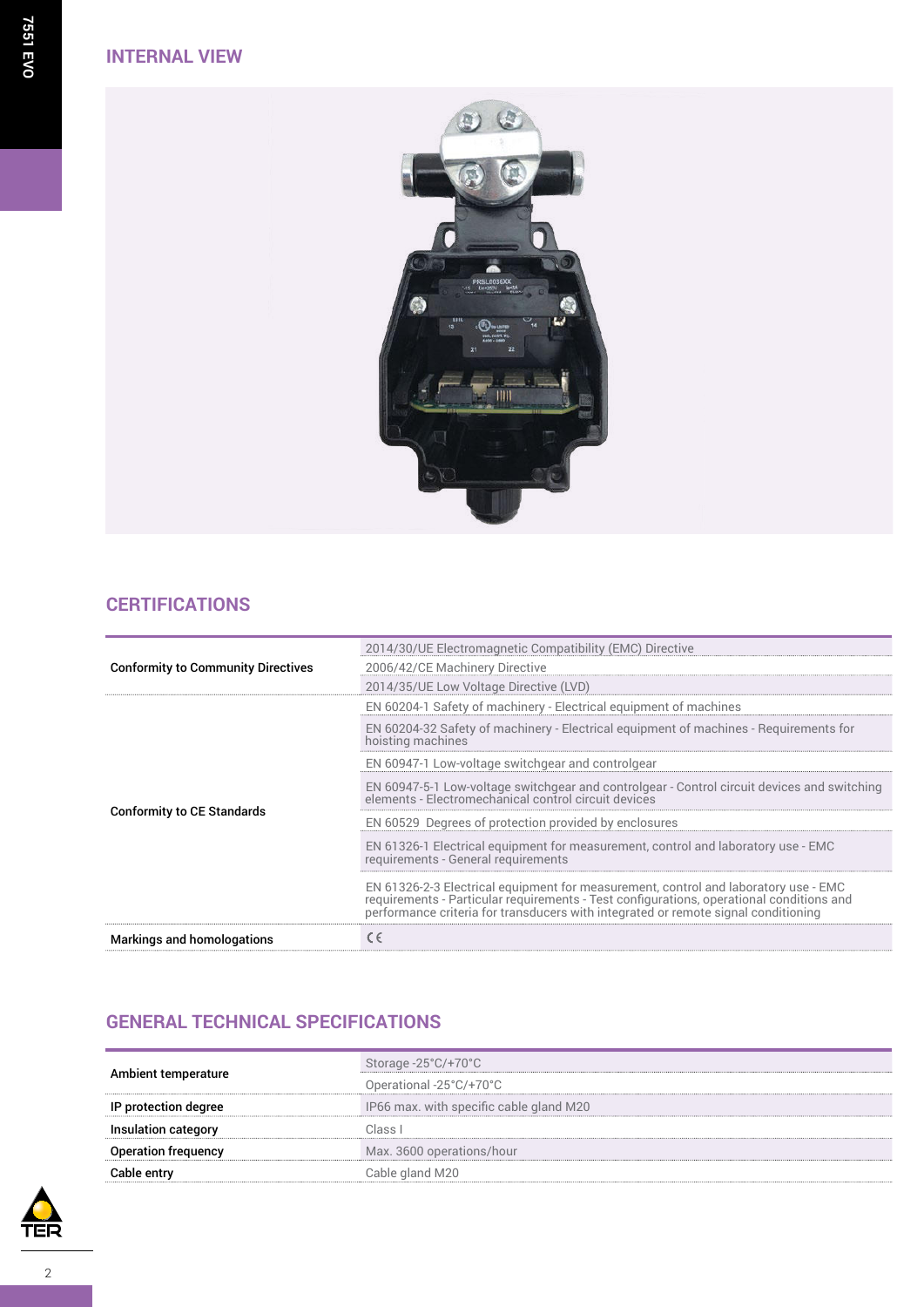## **TECHNICAL SPECIFICATIONS OF THE RELAYS**

| Rated operational current         | 3 A                              |  |  |
|-----------------------------------|----------------------------------|--|--|
| Rated operational voltage         | 30 Vdc. 125 Vac. 250 Vac         |  |  |
| <b>Rated insulation voltage</b>   | 500 Vac                          |  |  |
| Mechanical life                   | 5x10 <sup>6</sup> operazioni     |  |  |
| <b>Markings and homologations</b> | UL Recognized (File No. E41515)  |  |  |
|                                   | CSA certified (File No. LR31928) |  |  |
|                                   | VDE Certified No. 40009467       |  |  |

#### **OVERALL DIMENSIONS (mm)**